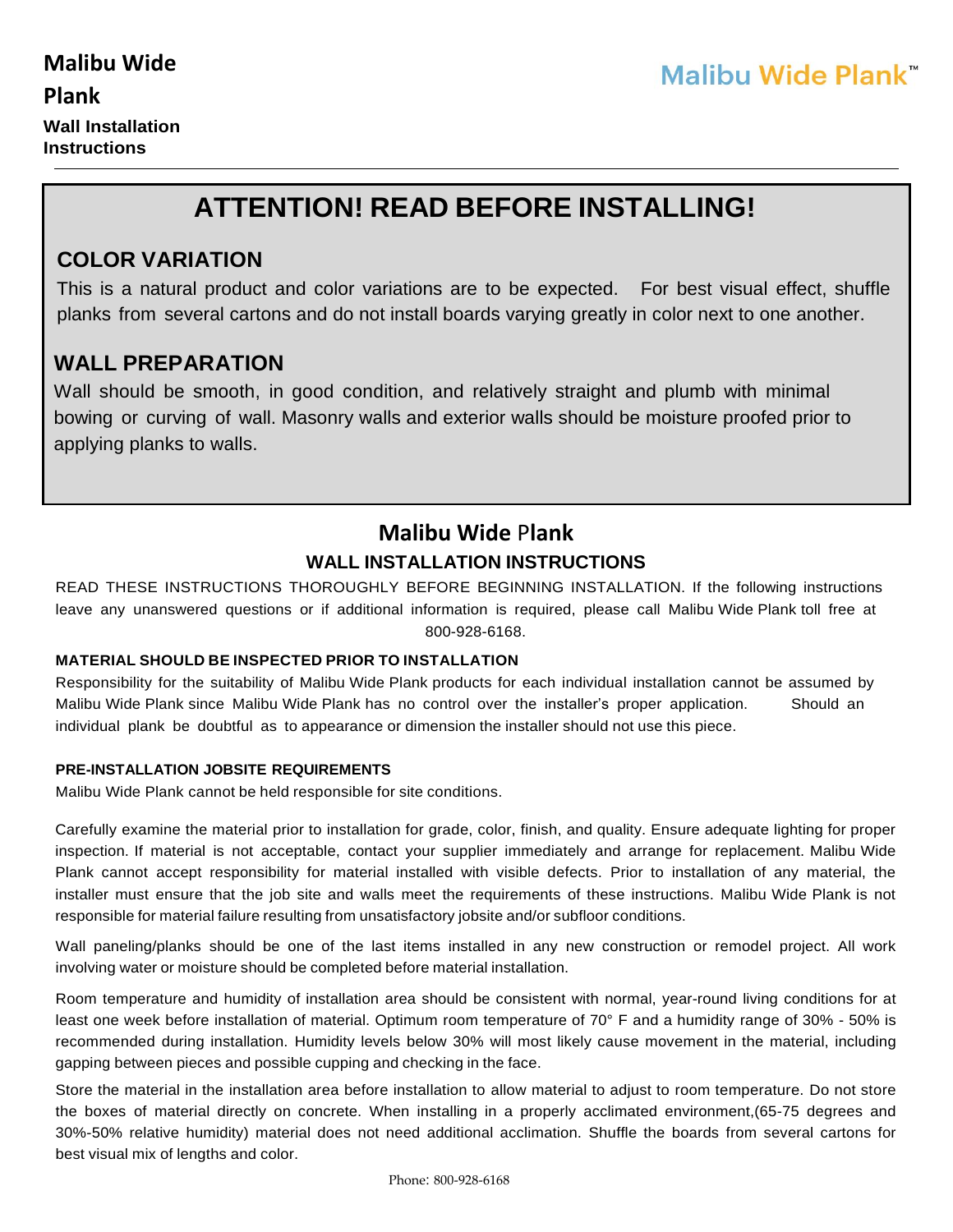#### **INSTALLATION TOOLS**

For all installation methods:

- Tape measure
- Tapping block (trimmed piece of flooring)
- Pencil
- Pry bar or pull bar
- Chalk line
- Crosscut power saw
- Air stapler/nailer compatible with profile of the flooring material
- $\cdot$  1  $\frac{1}{2}$ " 2" nail, cleat, or staple that is compatible with the profile of the flooring material
- Air compressor
- Construction mastic for glue installation

#### **GLUE INSTALLATION**

If walls are in moderately good condition, construction mastic is usually the easiest, fastest way to install hard wood planks over drywall, plaster, hardboard – even old paneling. To apply, follow the adhesive manufacturer's directions.

To help tighten joints while gluing, tack through tongue into drywall or plaster every two to three feet. Use small nails to hold planks in place until mastic sets.

#### **NAILINSTALLATION**

NOTE: If installing in a horizontal or diagonal orientation, planks can be nailed directly on to wall with wood stud framing as long as nails are placed in studs. Planks installed in a vertical orientation will require furring strips be nailed to the wall.







Nail 1 x 4 furring strips to the wall with a maximum spread of 36" or a minimum spread of 18". If installing planks vertically to the wall the furring strips must be nailed horizontally across wall (Figure 1). If installing planks horizontally to the wall, the furring strips must be nailed vertically across wall.

#### **Figure 2**